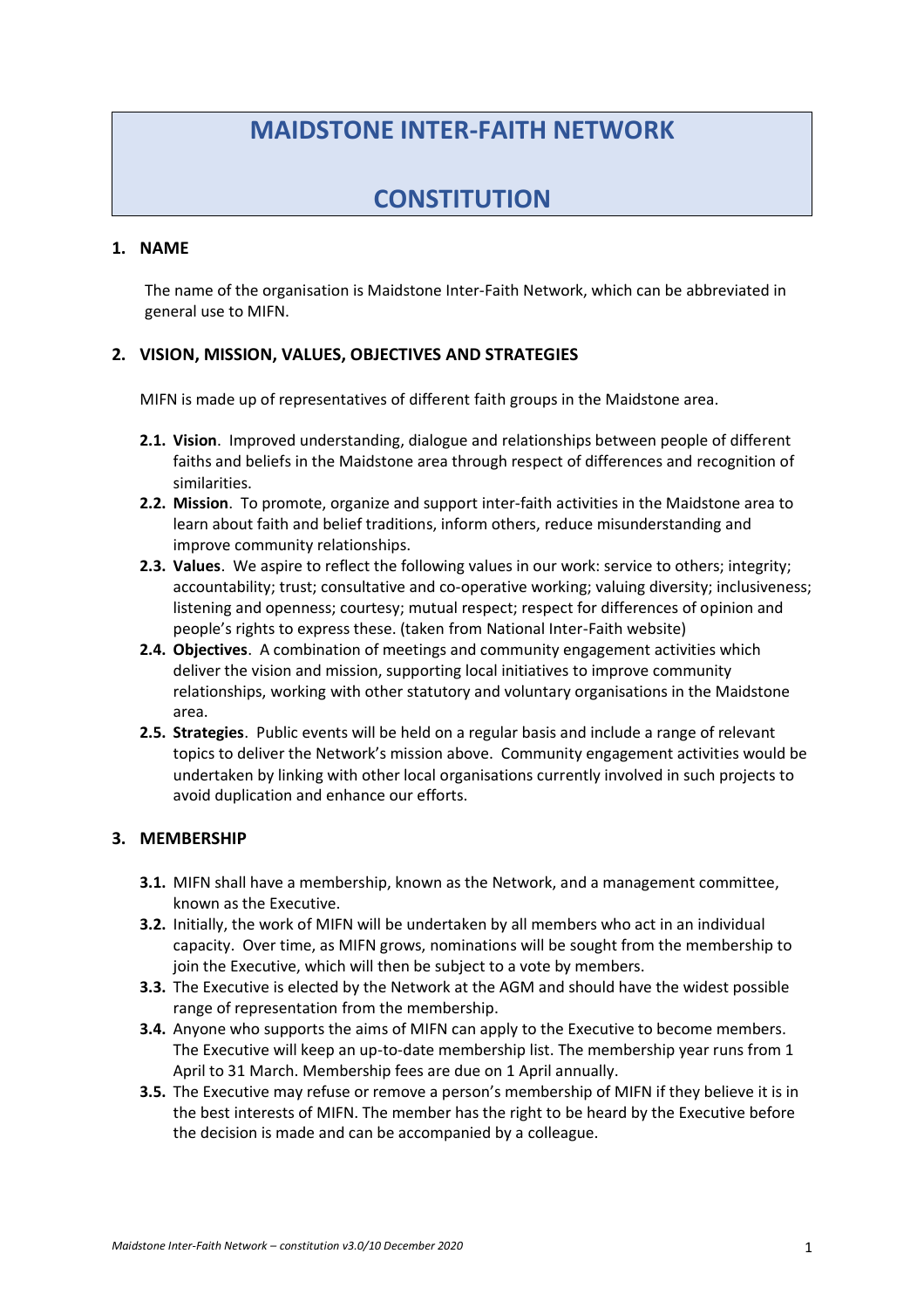# **4. THE POWERS OF THE EXECUTIVE**

In order to carry out MIFN's aims, the Executive have the following powers:

- **4.1.** Raise funds, receive grants and donations.
- **4.2.** Apply funds to carry out the work of MIFN.
- **4.3.** Co-operate with and support other organisations with similar aims.
- **4.4.** The officers of the Executive will be as follows: Chair; Vice Chair; Secretary; Treasurer.
- **4.5.** Do anything which is lawful and necessary to achieve the aims of MIFN.
- **4.6.** If the Executive consider it is necessary to change the constitution, or wind up MIFN, they must call a Special General Meeting so that the membership can make the decision. The Executive must also call a General Meeting if they receive a written request from the majority of members. All members must be given 21 days notice and told the reason for the meeting. All decisions require a two thirds majority of those present. Minutes must be kept.
- **4.7.** Winding up any earmarked funds must be returned to the contributor if possible, then any money or property remaining after payment of debts shall be given to an organisation with similar objectives to MIFN.
- **4.8.** Changes to the Constitution must be approved at an AGM or a specially convened meeting.

In due course the duties and responsibilities of the Executive will be set out in more detail.

# **5. EXECUTIVE COMMITTEE MEETINGS**

- **5.1.** Notes shall be kept for every meeting.
- **5.2.** Treasurer's and Secretary's reports are to be submitted at each meeting.
- **5.3.** The Executive shall act by decision of the majority of those present at the meeting.
- **5.4.** The Executive will be made up of at least seven and no more than 12 members of the Network (actual number to be determined).
- **5.5.** A quorum of at least three Executive members is required in order to be able to take routine decisions. Important decisions require a quorum of five Executive members.
- **5.6.** To make decisions on the basis of a simple majority vote. In the case of equal votes, the Chair shall be entitled to cast an additional casting vote.
- **5.7.** During the year, the Executive may appoint replacements for any retiring members and may also appoint up to two additional members.

# **6. ANNUAL GENEREAL MEETING (AGM)**

- **6.1.** The AGM will be held between 1 October and 30 November each year, with at least 21 days notice given to all members. The AGM must not be held during Ramadan.
- **6.2.** Minutes of the previous AGM must be distributed before the meeting for approval at the meeting.
- **6.3.** There must be at least seven Network members present at the AGM. Every member has one vote.
- **6.4.** The Executive shall present the annual report and accounts.
- **6.5.** All Executive members will then retire but may be re-elected. Officers cannot serve in one post for more than three years but could be considered for another officer post. This enables breathing space and wide representation. The outgoing Chairman will hand over